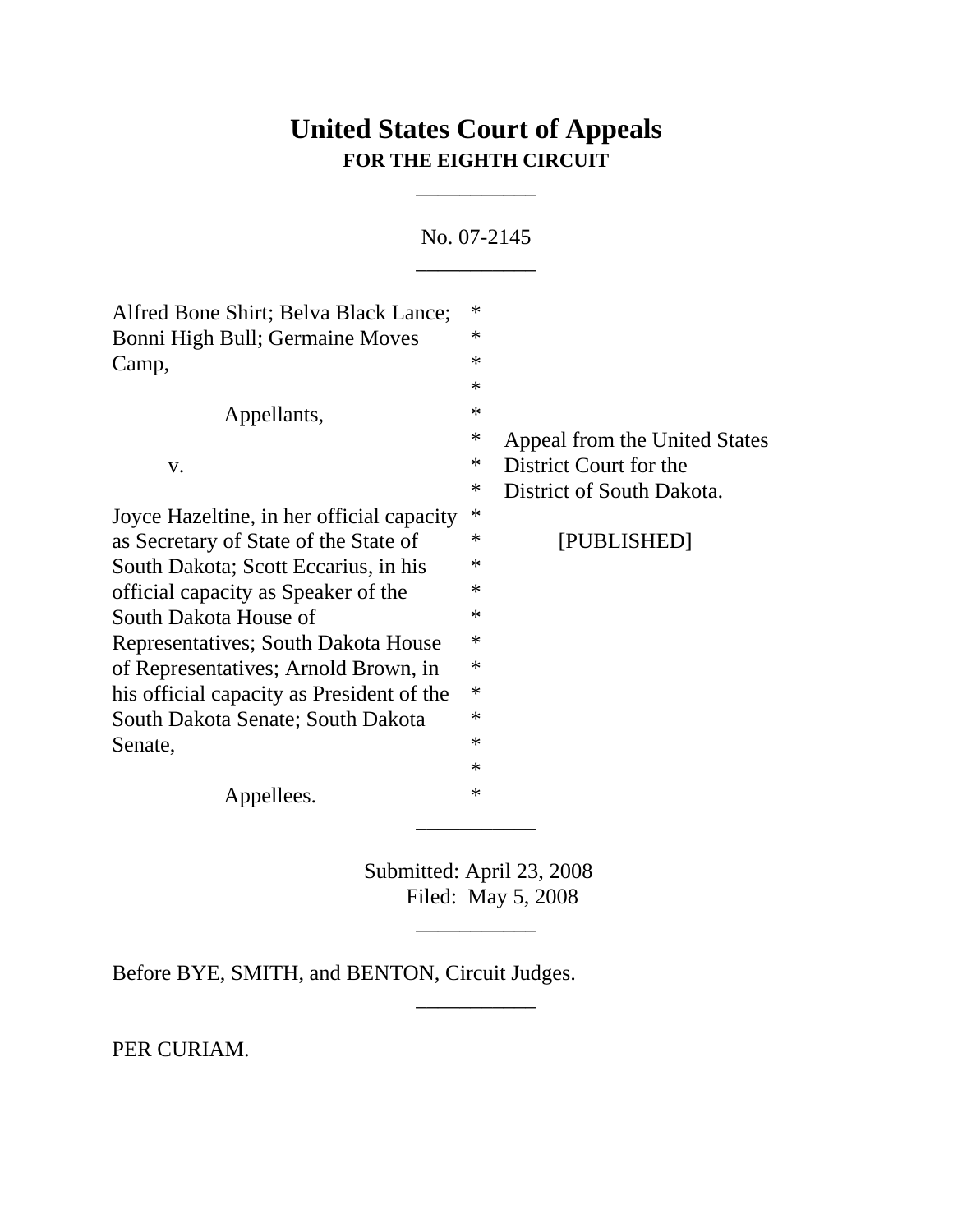Alfred Bone Shirt, Belva Black Lance, Bonni High Bull, and Germaine Moves Camp ("plaintiffs") challenge the district court's<sup>1</sup> order denying their motion for expert witness fees under section 6 of the "Fannie Lou Hamer, Rosa Parks, and Coretta Scott King Voting Rights Act Reauthorization and Amendments Act of 2006," 42 U.S.C. § 1973*l*(e) (the "VRARA"). We affirm.

In November 2001, the South Dakota legislature enacted a statewide legislative redistricting plan. Thereafter plaintiffs filed suit, alleging that the redistricting plan violated the Voting Rights Act of 1965. Plaintiffs prevailed in the district court, and defendants appealed.

While the appeal was pending, President Bush signed the VRARA into law. Section 6 of the VRARA amended the Voting Rights Act of 1965 to allow a prevailing party to recover "reasonable expert fees." This court subsequently affirmed the district court's decision, *see Bone Shirt v. Hazeltine*, 461 F.3d 1011, 1024 (8th Cir. 2006), and granted plaintiffs' motion to remand the case for an award of attorneys' fees and expenses. On remand, the parties stipulated that the amount of requested expert fees (\$60,261.80) was reasonable, but disputed whether expert fees were recoverable. Plaintiffs then filed a motion in the district court seeking recovery of expert fees pursuant to section 6 of the VRARA.

The district court denied the motion, applying the analytical framework described in *Martin v. Hadix*, 527 U.S. 343 (1999), and *Landgraf v. USI Film Prods.*, 511 U.S. 244 (1994). Specifically, the court concluded that Congress had not expressly delineated the temporal reach of section 6, and that an award of expert fees under the new statute would have an impermissible retroactive effect. The court explained that because the expert fees were incurred prior to the VRARA's passage

<sup>&</sup>lt;sup>1</sup>The Honorable Karen E. Schreier, Chief Judge, United States District Court for the District of South Dakota.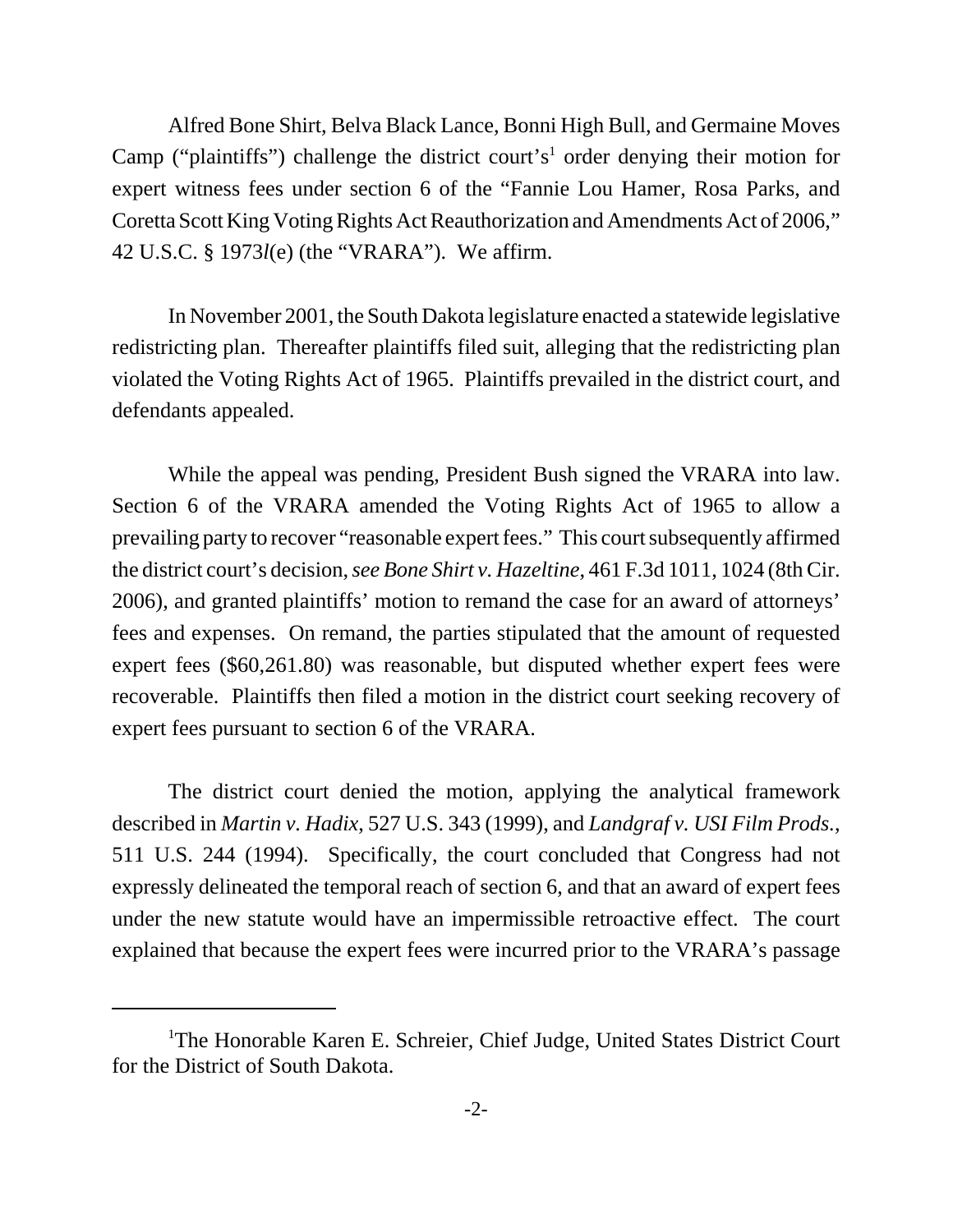when such fees were not recoverable in Voting Rights Act cases, applying the statute would upset the parties' reasonable expectations and would create new legal consequences for services that were provided before the adoption of section 6. The court rejected plaintiffs' reliance on *Bradley v. Sch. Bd. of Richmond*, 416 U.S. 696, 706-11, 724 (1974) (statute allowing award of reasonable attorneys' fees in school desegregation cases applied to case pending on appeal when statute was enacted). The court reasoned that retroactive application of the statute in *Bradley* did not upset the parties' reasonable expectations, because attorneys' fees were already available under alternative theories and the district court had, in fact, awarded the fees based on those theories.

On appeal, plaintiffs insist that *Bradley* controls because "defendants knew or should have known at the outset that they could have been required to pay expert fees under any one of several possible theories," such as acting in bad faith. Alternatively, plaintiffs assert that the Supreme Court's other decisions concerning retroactivity – especially those dealing with attorneys' fees and litigation expenses – support their argument that application of section 6 would not have an impermissible retroactive effect.

We review de novo the legal issues relating to fee awards. *See Cody v. Hillard*, 304 F.3d 767, 772 (8th Cir. 2002). Because plaintiffs do not challenge the district court's conclusion that Congress did not expressly delineate the temporal reach of the VRARA, our analysis is limited to determining whether application of the statute's expert fees provision would have retroactive effect. *See Gonzalez v. Chertoff*, 454 F.3d 813, 816 (8th Cir. 2006) (when statute does not expressly address whether it should apply retroactively, court must determine whether applying new statute would have retroactive effect). If the statute would have retroactive effect, we presume it does not govern. *See Chertoff*, 454 F.3d at 816; *see also Landgraf*, 511 U.S. at 270 (presumption against statutory retroactivity has consistently been explained by reference to unfairness of imposing new burdens on persons after fact).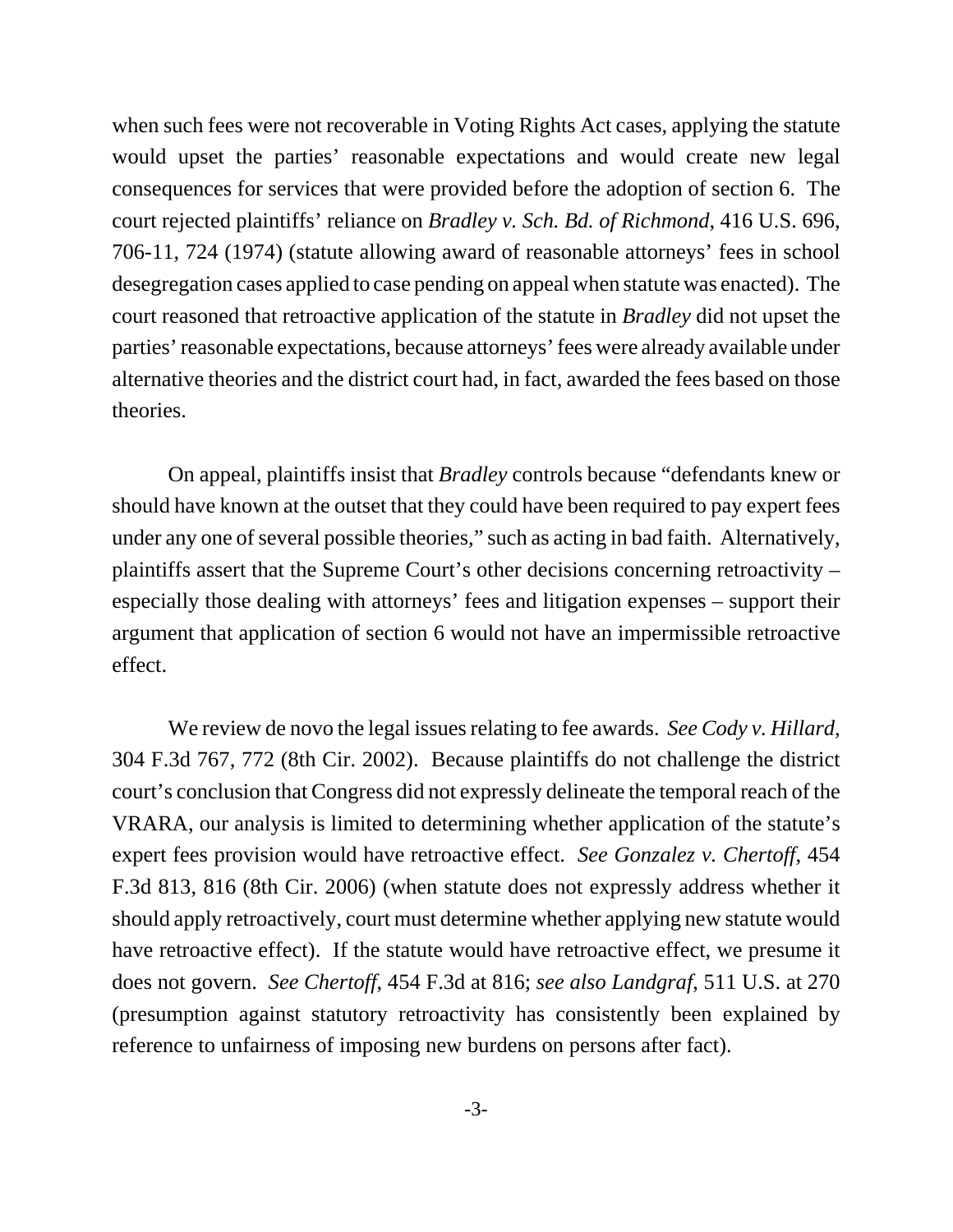To begin, we disagree with plaintiffs' assertion that *Bradley* controls the outcome of this case. Retroactive application of the statute at issue in *Bradley* merely confirmed that the district court's decision to award attorneys' fees in that case was legally correct, despite the lack of explicit statutory authorization for the award at the time, and therefore did not result in a brand new fee award. *See Martin*, 527 U.S. at 359-60 (applying statute retroactively in *Bradley* did not result in manifest injustice because fees were available under different principles prior to passage of statute and district court had already awarded fees invoking these different principles). In this case, however, there is no indication that plaintiffs sought to recover in the district court, let alone were awarded, their expert fees under any of the alternative theories that they describe on appeal.

We determine whether section 6 of the VRARA operates retroactively by asking whether it "attaches new legal consequences to events completed before its enactment." *Landgraf*, 511 U.S. at 269-70. This inquiry demands common sense judgment, and is to be guided by considerations of fair notice, reasonable reliance, and settled expectations. *See Martin*, 527 U.S. at 357-58; *Landgraf*, 511 U.S. at 270. As the district court noted, expert witness fees were generally not recoverable in Voting Rights Act cases prior to the VRARA's passage. *See Emery v. Hunt*, 272 F.3d 1042, 1048-49 (8th Cir. 2001) (affirming denial of reimbursement for paralegal tasks in Voting Rights Act case, where district court believed plaintiffs were attempting to obtain compensation for expert witness expenses by relabeling expert work as paralegal work); *Leroy v. City of Houston*, 831 F.2d 576, 584 (5th Cir. 1987) (reversing award of expert witness fees in excess of standard per diem and mileage costs because Voting Rights Act did not specifically allow recovery of expert witness fees). Applying section 6 in this case and awarding plaintiffs their expert witness fees, which were incurred before the VRARA was enacted, would attach "new legal consequences to events completed before its enactment." *Landgraf*, 511 U.S. at 269- 70. Although other courts have allowed the award of expert witness fees when the district court determined that the losing party acted in bad faith, *see, e.g., Simi Inv. Co.*